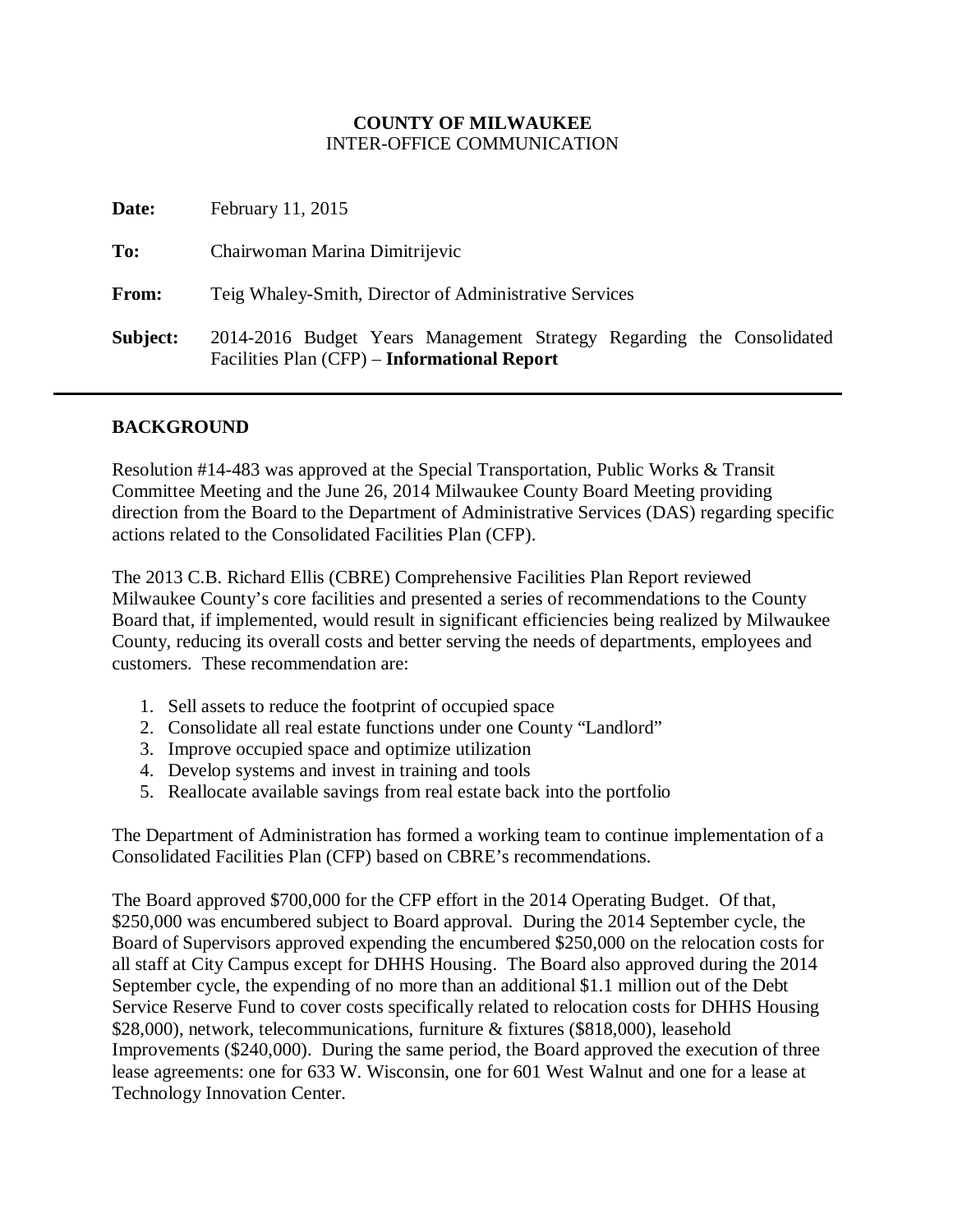During the 2014 December cycle, CBRE presented to the County Board the Milwaukee County Consolidated Facilities Plan (CFP) 2.0 Report which included the framework of a Master Space Plan.

This informational report is within the scope of the approved resolution mentioned above and is meant to provide an update to the committee(s).

# **UPDATE ON CFP 2.0**

## **Deliverable # 1 – Detailed Space Program and Relocation Strategy for City Campus**

- Leasehold demolition and build outs were completed on schedule and within budget at all three locations. Cabling for telecommunications and computer technology is substantially complete.
- Much of the City Campus furniture was repurposed and integrated into existing cubicles owned by the County. These were also refurbished. New cubicle work surfaces were purchased as a part of the move.
- The total move count from City Campus amounted to 5 separate moves. In December 2014 DHHS-Housing was moved to 601 W. Walnut and MCDOT was moved to the TIC. In January 2015, Audit, CBDP and ED were moved to the  $9<sup>th</sup>$  floor of 633 W. Wisconsin along with Procurement from the Courthouse. IMSD was moved to the  $11<sup>th</sup>$  floor of 633 W. Wisconsin and  $AE&ES$  was moved to the  $10<sup>th</sup>$  floor along with DAS Fiscal's Central Business office from the Courthouse. The total cost of the move was at or below the original budget.
- Expenditures remained at or below estimated costs related to space planning & consulting services, relocation costs, network, telecommunications, furniture & fixtures, leasehold improvements and contingency. A reconciliation of the expenditures to budget will be provided to the board upon completion of the project.

## **Deliverable #2 – Agreement with the State for Marcia Coggs Center**

- The short term annual lease with the State approved by the County Board in the November cycle was executed by the State in February of 2015.
- The State has yet to issue an RFP for space to house staff and operations currently at the Marcia Coggs Center. Once the RFP is issued we anticipate six to eight months before the State reaches a conclusion on the proposal evaluation.

## **Deliverable #3 – Finalization of an Updated County Master Space Plan**

• As stated in Resolution #14-483, the Department of Administrative Services presented a preliminary plan in the 2014 December cycle as part of the Milwaukee County Consolidated Facilities Plan 2.0 Report. A presentation will be requested to be made at TPW/T on the next steps (CFP 3.0) in the next County Board Committee cycle.

## **Deliverable #4 – Disposition Plan for the City Campus Property**

- The County Board approved the demolition of all of the buildings at a cost of \$3.8 million as a part of the 2015 Adopted Budget.
- The County Board also approved in December 2014 an option to purchase City Campus by a potential developer. The option to purchase expires in June of 2015. If the developer elects not to purchase the property, the capital project for demolition of the buildings will commence immediately.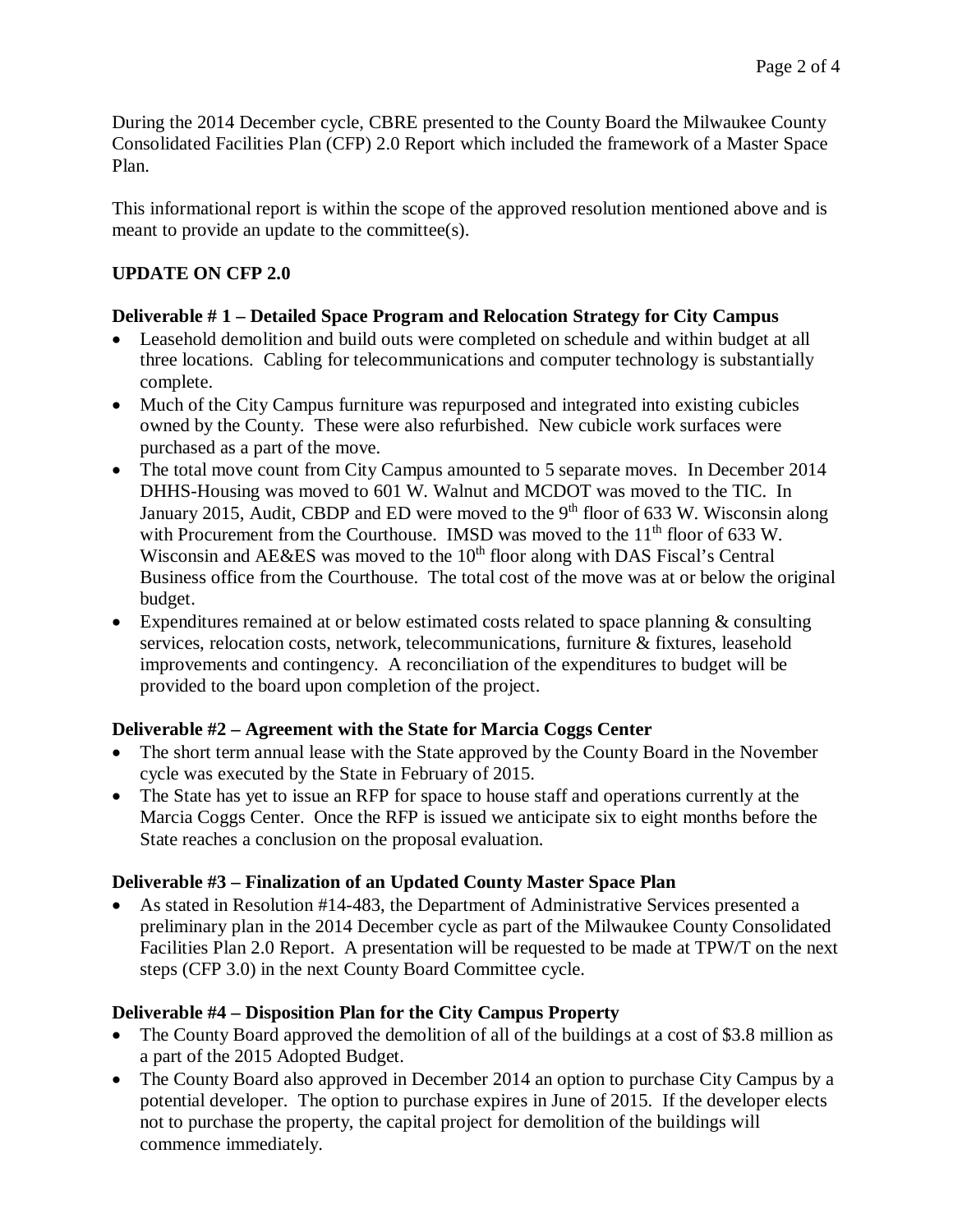#### **Deliverable #5 – Comprehensive Plan for County Grounds**

- The Economic Development Division has made progress in discussions with the Behavioral Health Division (BHD), City of Wauwatosa, Milwaukee County Research Park, Milwaukee Regional Medical Center partners and other community organizations and institutions to begin to shape a long term strategy for maintaining a Milwaukee County government presence at the County Grounds. The latest focal point in this effort is the downsizing of the BHD facility needs. Representatives of the BHD, CBRE and Milwaukee County DAS-FM have conducted a process to select an architectural team to assist BHD in the development of their facility plan that will meet the needs of a community–based mental health system. A recommendation was made by the interview committee to the BHD Facilities Steering Committee on 01/30/15. The committee agreed on the recommendation and will be taking the information and a funding request to the Mental Health Board on 02/26/15.
- Economic Development Division has also responded to a Request for Information (RFI) to the State regarding potential relocation of Department of Justice (DOJ) facilities. The RFI response identifies potential land in the County Grounds area and a potential partnership of the DOJ and Medical Examiner Office.

#### **Deliverable #6 – Courthouse Complex Plan**

- The CFP Workgroup is beginning its initial data gathering work specifically related to the development of a strategy for use of space at the Courthouse and Safety Building.
- The CFP Workgroup will be initiating research on various options related to consolidation of Milwaukee County Courts and alternatives for the Office of the Medical Examiner, the Community Correction Center and the  $6<sup>th</sup>$  & State Street lot.
- The CFP Workgroup will focus its effort on this Deliverable in 2015 as the City Campus relocation is completed (see Milwaukee County Consolidated Facilities Plan 2.0 Report).

## **Deliverable #7 – Facility Management Consolidation**

• This will be addressed further in 2016 (CFP 3.0). A presentation will be requested to be made at TPW/T on the next steps (CFP 3.0) in the next County Board Committee cycle.

## **NEXT STEPS**

In order to keep the momentum that was built around exiting City Campus, CBRE will continue with the CFP Workgroup meeting and assist defining next steps.

- The CFP committee with the guidance of CBRE will identify timing and approach to the State of Wisconsin concerning its continued occupancy of the Marcia Coggs Building.
- The committee will continue to address the final clean-up and disposal of City Campus and an evaluation of the relocation process.
- CBRE will provide support and background information to give structure to internal Milwaukee County office restacking and moving requests, as well as processing, managing and implementing tenant improvement requests at the Courthouse Complex and certain facilities on County Grounds.
- Since CBRE has been retained by BHD, we will supply a communication link between the current Behavioral Health Real Estate and Facilities study and CFP.
- CBRE will provide focus on a review of other County surplus real estate and facility assets. (County Grounds Food Service Building use/Medical Examiners' potential